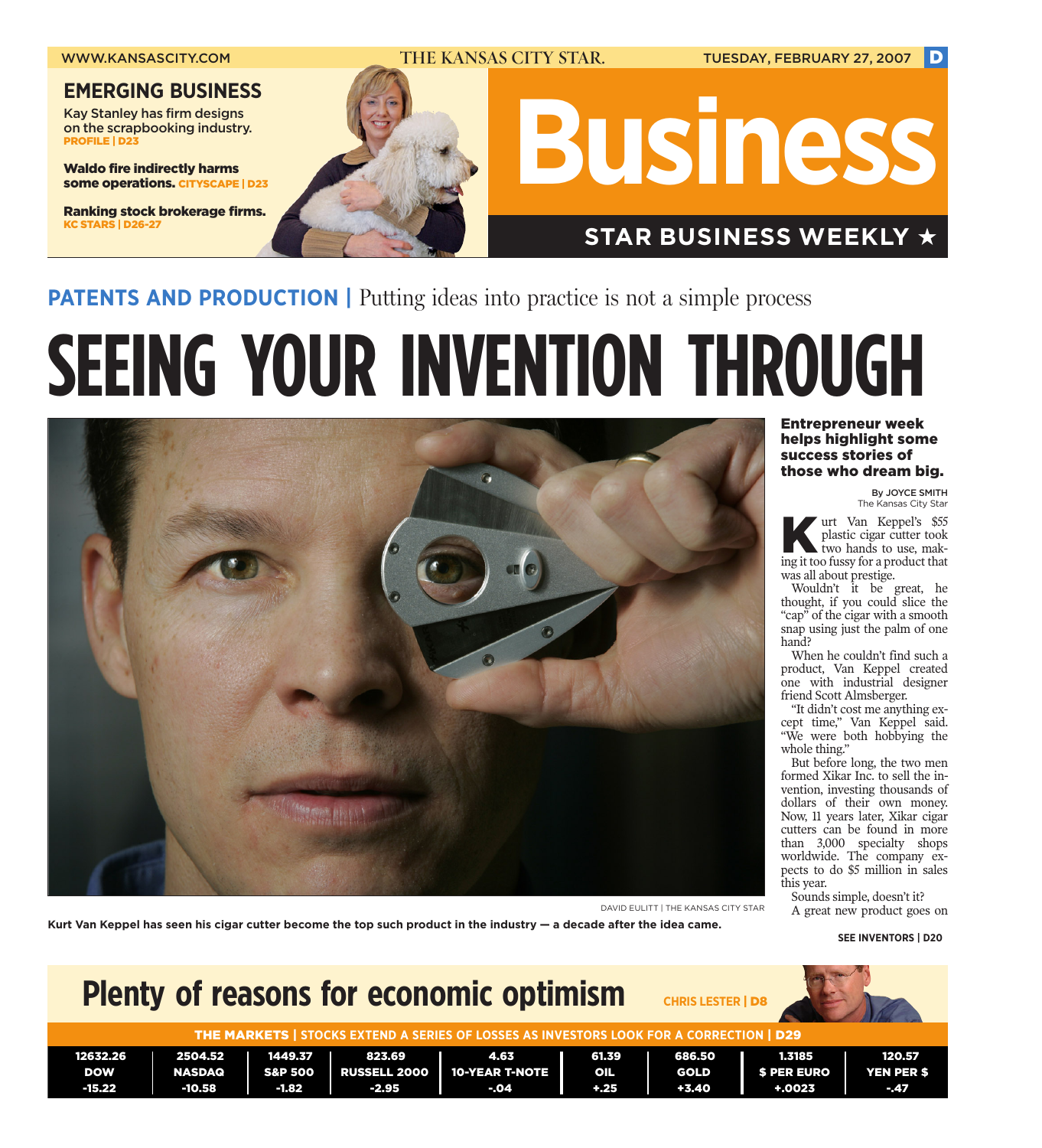## INVENTORS: Dreams can come true, but path can

#### **FROM D1**

sale, and someone always seems to claim they thought of it first. Maybe they did. But musing their way to a better product may be the easiest part of the process.

#### **An idea is born**

Building a viable business based on an invention is perhaps the toughest of entrepreneurial challenges. The success stories, some of which are on display this week during the **Ewing Marion Kauffman Foundation's** Entrepreneurship Week USA, often are built on overcoming adversity.

"It's important for inventors to realize  $-$  to get something from an idea in their head to store shelves is a long, long difficult road, and even then there is no guarantee," said Jennifer Lawlor, spokeswoman for **InventHelp**, a private Pittsburgh company that hooks up inventors with companies that might license their products.

Before getting a second mortgage to finance this dream, Steve Pope, president of the **Inventors Club of K.C.**, recommends inventors do some research. Visit retail stores and Internet sites to find out whether similar products are avail $able - at what price and at how$ many outlets. Prospective inventors should search the free database at the **United States Patent and Trademark Office's** Web site www.uspto.gov. Their idea or product may have been on the market before but at a prohibitive price, or it may be patented under another use.

If nothing shows up, it may be time to hire a patent attorney or patent search firm for an initial cost of about \$1,000 for a more in-depth search.

"Most inventions we see today are improvements on an old invention, so if you can't find it you haven't searched enough," said John Calvert, administrator for the In-

ventors Assistance Program at the patent office.

Patents themselves don't come easily. In 2006, the patent office received 443,652 patent applications, but only 183,187 were issued that year. The process generally requires the help of an attorney or a professional patent search firm.

"The patent is the cheapest thing you are going to do and the most important thing," Calvert said. "If you can't afford professional patent assistance you can't afford to be an inventor."

Inventors may need to make a prototype to see whether their idea actually works.

The first prototype for the Xikar took nearly four months to design. Almsberger, meeting regularly with Van Keppel, came up with a "perfect" working model made of white styrene plastic with a plastic blade.

"We looked at function first," Van Keppel said. "Well, we want it to cut a cigar. How do we get there more efficiently? Not how do we improve another cigar cutter. That's why small inventors can come up with something revolutionary, it's because they're not restrained by conventional wisdom."

Lawlor of InventHelp said patents and prototypes can help bring investors on board.

"In many cases the more things you can do to give the company a visual idea of the product so they can see it solves a problem, the better," she said.

Based on their first prototype, Van Keppel and Almsberger in early 1996 were able to add a third partner (whom they later bought out). They also formed Xikar Inc. for legal protection and applied for a patent (which wasn't awarded until August 1999).

Getting more serious about the idea, the partners paid \$5,000 to engineer the working mechanism. More money went to get the first pre-production prototype and parts



DAVID EULITT | THE KANSAS CITY STAR

**The inventors of the superior cigar cutter are Scott Almsberger (left) and Kurt Van Keppel. They've put years of effort into making their product a success. They run their business in midtown Kansas City.**

to make 200 cutters.

But when they assembled the Xikars in their garages some parts didn't fit, so they were only able to make 150 Xikars. However, those quickly sold out at \$75 each at area stores like **Diebel's Sportsmens Gallery**.

"At the time it was dramatically more expensive than the dominant cigar cutter on the market," said Curt Diebel, president of Diebel's, which has two shops specializing in cigars and men's gifts.

Still, Diebel thought the design would be a hit with guys because it was a gadget — a one-handed motion with a switchbladelike snap.

#### **Creating a business**

Inventors generally try to license their product to a manufacturing company or make it themselves.

For licensing they should look to the companies that might be in the best position to make their product, said Pope, president of **R2fact Product Development Inc.**, a Lenexa-based firm that works with inventors. For a household item, for example, consider companies that supply retailers such as **Target** and **Wal-Mart**.

Kansas City-based **Faultless Starch/Bon Ami Co**. has been making basic

products like spray starch and scrubbing cleansers for 120 years. But 30 years ago it got into more complex specialty products such as the Garden Weasel, a garden bed cultivator/weeder. The product was so successful, the company started licensing other inventions.

The company looks at hundreds of ideas a year, considers dozens, and perhaps finds a couple good enough to license**.**

"If they really believe in their product they're going — one way or another — to get it going

some how, some way," said Web Thompson, vice president of spe-

#### ROAD TO RICHES?

Want to turn your idea into a business? Here'a a general roadmap:

1. Research the idea.

2. Search the Internet.

3. Analyze the market: who are your competitors, how many, how long have they been on the market, cost of their

products? Ask people you know whether they would use the product, but don't ask just family and friends.

4. Do an online search at the United States Patent and Trademark Office, www.uspto.gov.

5. Record your idea in a logbook, which are sold at many bookstores.

6. Have the idea evaluated by other inventors, entrepreneurs and product marketing/ manufacturers for a thirdparty opinion. But check out these companies carefully before spending any money.

7. Decide whether you want to license the idea or make it yourself. If you decide to license the product, focus on

#### who is in the best position to sell it.

8. Hire a patent attorney for a qualified patent search. Your product may be patented under a different use than the one you designed it for.

9. Create a prototype to see whether it works.

Source: R2fact Product Development Inc and other patent experts

#### FOR MORE INFORMATION

❙ **Faultless Starch/Bon Ami**  Kansas City: To submit inventions with a patent o patent pending go to www.gardenweasel.com

❙ **Inventors Club of K.C**: Thi nonprofit educational gro assists local inventors and entrepreneurs. It holds fre